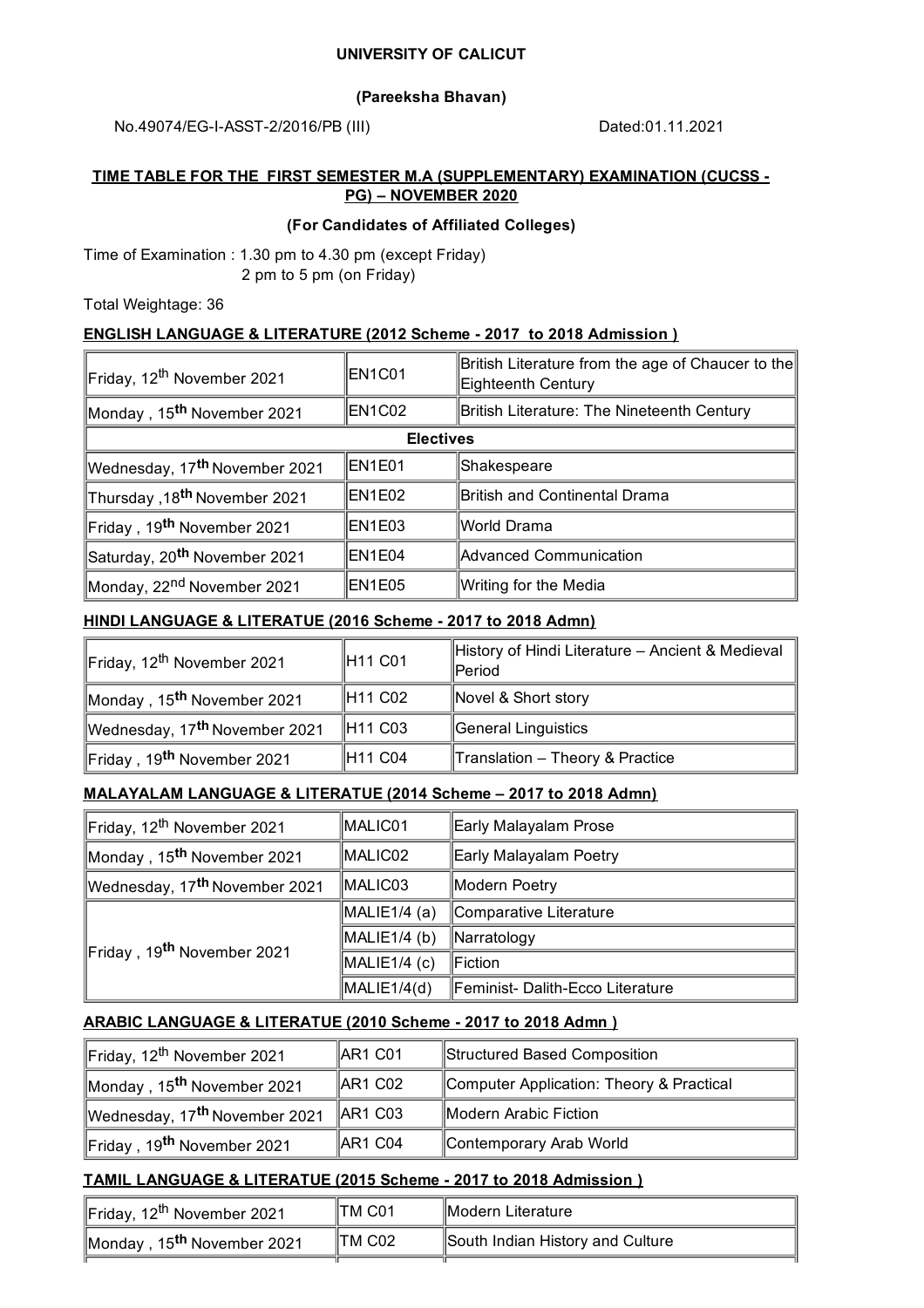| ∣Wednesday, 17 <sup>th</sup> November 2021  ∥TM C03 |  |  |
|-----------------------------------------------------|--|--|
|-----------------------------------------------------|--|--|

Friday, 19<sup>th</sup> November 2021

# **3** Comparative Literature and Translation

## **TM C04** Modern Literary Theories and Criticism

# **SANSKRIT SAHITYA (SPECIAL) (2014 Scheme - 2017 to 2018 Admn)**

| Friday, 12 <sup>th</sup> November 2021               | $\parallel$ SK 1 C01 | Poetry and Poetics-I   |
|------------------------------------------------------|----------------------|------------------------|
| Monday, 15 <sup>th</sup> November 2021               | $\parallel$ SK 1 C02 | Prose and Drama        |
| Wednesday, 17 <sup>th</sup> November 2021            | $\parallel$ SK 1 C03 | <b>Manuscriptology</b> |
| Friday, 19 <sup>th</sup> November 2021               | <b>SK 1 C04</b>      | ∥Nyaya & Vyakarana-I   |
| SANSKRIT (GENERAL) (2014 Scheme - 2017 to 2018 Admn) |                      |                        |

| Friday, 12 <sup>th</sup> November 2021    | SKT 1 C01         | Poetry and Drama             |
|-------------------------------------------|-------------------|------------------------------|
| Monday, 15 <sup>th</sup> November 2021    | SK T1 C02         | ∥Dramaturgy                  |
| Wednesday, 17 <sup>th</sup> November 2021 | <b>SKT 1 C03</b>  | Mahabhasya and Nirukta       |
|                                           | SKT 1 E01         | Elements of Indian Phylosopy |
| Friday, 19 <sup>th</sup> November 2021    | <b>ISKT 1 E02</b> | Theatre Studies              |
|                                           | <b>ISKT 1 E03</b> | Computational Sanskrit       |

## **MUSIC (2012 Scheme - 2017 to 2018 Admn)**

| MU1CT01                                | History of Music of the Pre- Sangitaratnakara |
|----------------------------------------|-----------------------------------------------|
| Friday, 12 <sup>th</sup> November 2021 | ∥period                                       |

# **HISTORY (2010 Scheme – 2017 to 2018 Admn)**

| Friday, 12 <sup>th</sup> November 2021    | HISCSSIC101 Methods of Historical Research           |
|-------------------------------------------|------------------------------------------------------|
| Monday, 15 <sup>th</sup> November 2021    | $\mathbf{R}$ HISCSSIC102 Sources<br>Sources          |
| Wednesday, 17 <sup>th</sup> November 2021 | HISCSSIC103 Selected themes in Indian Historiography |
| Friday, 19 <sup>th</sup> November 2021    | HISCSSIC104 History of Pre modern Societies          |

# **ECONOMICS (2015 Scheme - 2017 to 2018 Admn)**

| Friday, 12 <sup>th</sup> November 2021    | ECO <sub>1</sub> C <sub>01</sub> | Micro Economic Theory and Applications I     |
|-------------------------------------------|----------------------------------|----------------------------------------------|
| Monday, 15 <sup>th</sup> November 2021    | ECO1C02                          | Macro Economic Theories and Policies I       |
| Wednesday, 17 <sup>th</sup> November 2021 | ECO1C03                          | Indian Economy: Problems and Policies        |
| Friday, 19 <sup>th</sup> November 2021    | ECO1C04                          | Quantitative methods for Economic Analysis I |

# **POLITICAL SCIENCE (2016 Scheme - 2017 to 2018 Admn)**

| Friday, 12 <sup>th</sup> November 2021    | PS1C01      | Modern Political Analysis and Political Sociology |
|-------------------------------------------|-------------|---------------------------------------------------|
| Monday, 15 <sup>th</sup> November 2021    | PS1C02      | Modern Indian Social and Political Thought        |
| Wednesday, 17 <sup>th</sup> November 2021 | $\ $ PS1C03 | Indian Government and Politics                    |
| Friday , 19 <sup>th</sup> November 2021   | PS1C04      | Theories and Concepts of Public Administration    |

# **PHILOSOPHY (2010 Scheme – 2017 to 2018 Admn)**

| Friday, 12 <sup>th</sup> November 2021    | $PY1$ C01 | Indian Epistemology              |
|-------------------------------------------|-----------|----------------------------------|
| Monday, 15 <sup>th</sup> November 2021    | PY1 C02   | Philosophy of Kant               |
| Wednesday, 17 <sup>th</sup> November 2021 | PY1 C03   | Symbolic Logic                   |
| Friday, 19 <sup>th</sup> November 2021    | PY1 C04   | Phenomenology and Existentialism |

# **SOCIOLOGY (2014 Scheme – 2017 to 2018 Admn)**

 $\mathbb{F}$ Friday, 12<sup>th</sup> November 2021